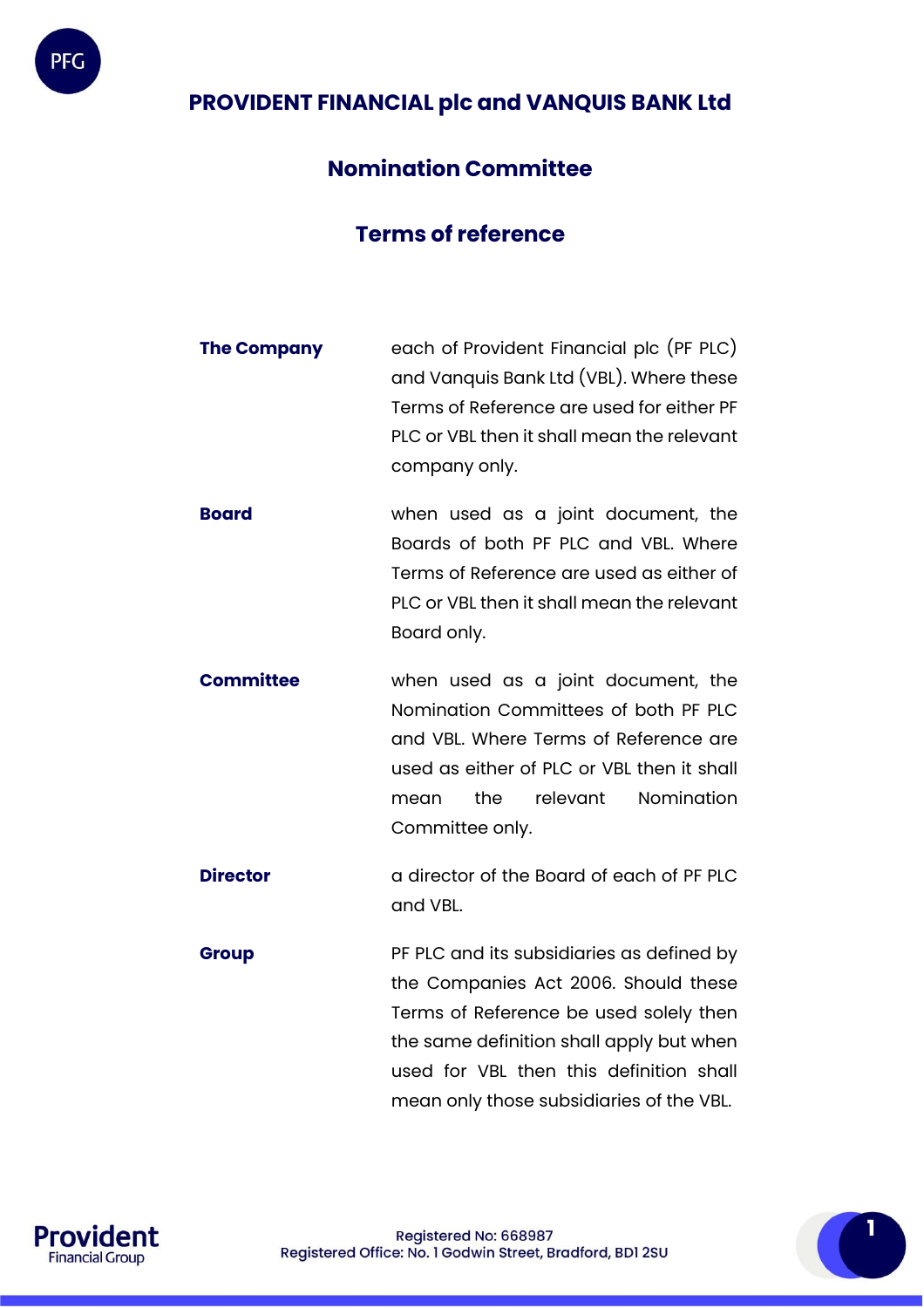**Major subsidiaries** Provident Financial Management Services Limited and Provident Personal Credit Limited (together known as "CCD"), Moneybarn No 1 Limited and Moneybarn Limited (together known as "Moneybarn") and Cheque Exchange Limited.

**The Code** The UK Corporate Governance Code and any later version superseding this version.

#### 1. Overview

PFC

- 1.1 The Boards and Committees of PF PLC and VBL have predominantly identical membership and sit jointly on most occasions. Where a joint meeting takes place these Terms of Reference for the Committee shall apply. Where the Committees of PF PLC or VBL sit separately, these Terms of Reference shall apply with the exception of those duties and responsibilities where due to statute, regulation or other reasons considered appropriate by the directors/executives they cannot or should not apply.
- 1.2 For the purpose of these Terms of Reference the term 'Articles of Association' shall mean, when the Committee is sitting as a joint Committee, the Articles of Association of each of PF PLC and VBL. Where the Committee is sitting as either a Committee of PF PLC or VBL then it shall mean the Articles of Association of the relevant company only.
- 1.3 For the avoidance of doubt reference to shares and share schemes are to shares and schemes of PF PLC only.
- 1.4 Paragraphs or provisions marked with '\*' are expected to apply primarily to the Committee of PF PLC and unless otherwise determined by the Committee that it should also apply to PF PLC, the paragraphs or provisions marked with a '†' are expected to apply primarily to the Committee of VBL. Such matters are not exclusive and can be amended from time to time on an ad hoc or

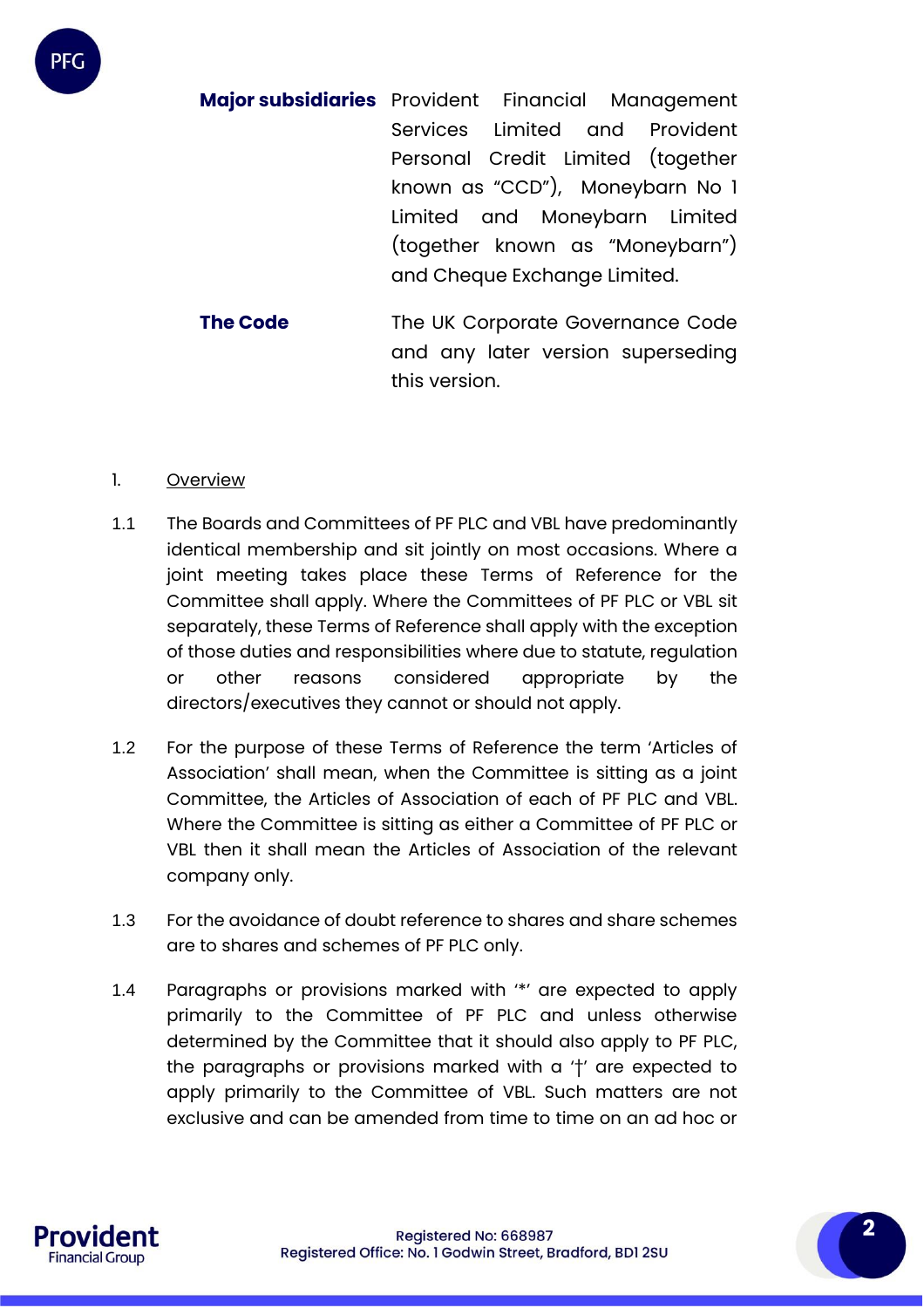continuous basis, separate to any agreement to amend these Terms of Reference, provided that a quorum of the relevant Committee agrees and this derogation is minuted as such.

- 1.5 Where a matter relating to VBL requires VBL Nomination Committee approval, this matter will not also require approval from the Nomination Committee of PF PLC.
- 2. Name

PFC

This Committee of the Board shall be known as the Nomination Committee (the "Committee").

3. Membership

*Basic membership*

3.1 The membership of the Committee shall comprise at least three members.

*Requirements of membership*

3.2 Members of the Committee shall be independent non-executive directors only.

## *Appointment*

- 3.3 Members of the Committee shall be appointed by the Board, in consultation with the chairman of the Nomination Committee.
- 3.4 The Chairman of the Committee will be appointed by the Board and should be either an independent non-executive or the Chairman of the Board. In the absence of the Chairman of the Committee or an appointed deputy, at a committee meeting, the remaining members present shall elect one of themselves to chair the meeting. The Chairman of the Board shall not chair the Committee when it is dealing with the matter of succession to the chairmanship of the Board.
- 3.5 Membership of the Committee will be reviewed by the Board on an annual basis.

*Attendance*

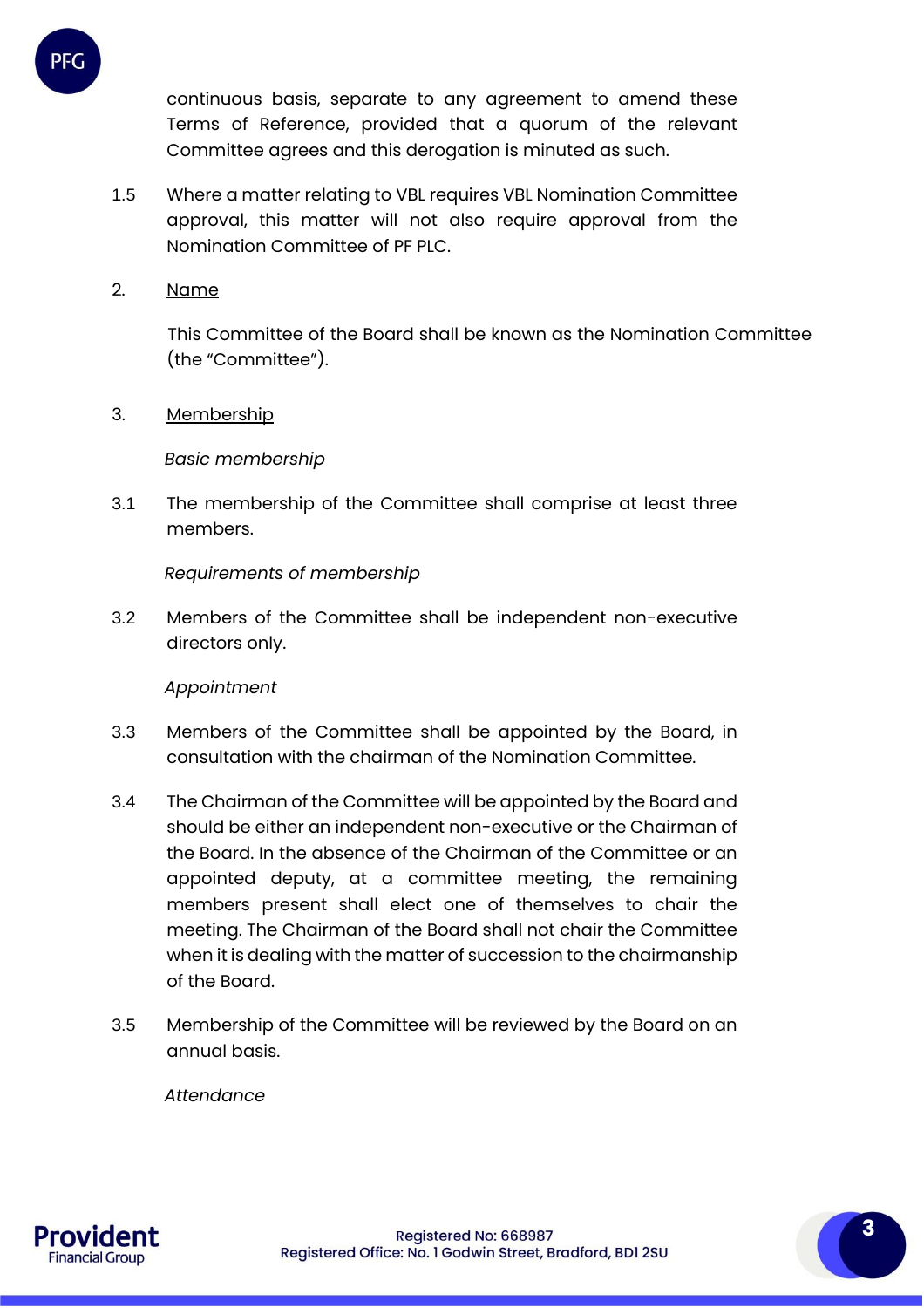3.6 Only members of the Committee have the right to attend Committee meetings. However, other individuals may be invited by the Chairman to attend for all or part of any meeting, as and when appropriate and necessary.

## 4. Secretary

PFG

- 4.1 The Company Secretary, or his or her nominee in consultation with the Chairman of the Nomination Committee, is the Secretary of the Committee.
- 4.2 The Committee Secretary will ensure that the Committee receives information and papers in a timely manner to enable full and proper consideration to be given to issues.

## 5. Quorum

- 5.1 The quorum necessary for the transaction of business will be two members.
- 5.2 In determining whether the members are participating in the meeting, it is irrelevant where the member is and how they are communicating with other attendees.
- 6. Meetings

*Frequency*

- 6.1 Meetings will be held at least twice a year and otherwise as required at appropriate intervals.
- 6.2 Outside of the formal meeting programme, the Committee Chairman, and to a lesser extent the other committee members, will maintain a dialogue with key individuals involved in the Group's governance, including the Board Chairman, the Chief Executive Officer, the Heads of the divisional Human Resources departments and external advisers.

#### *Notice*

6.3 Meetings of the Committee shall be called by the Committee Secretary at the request of the Chairman of the Committee.

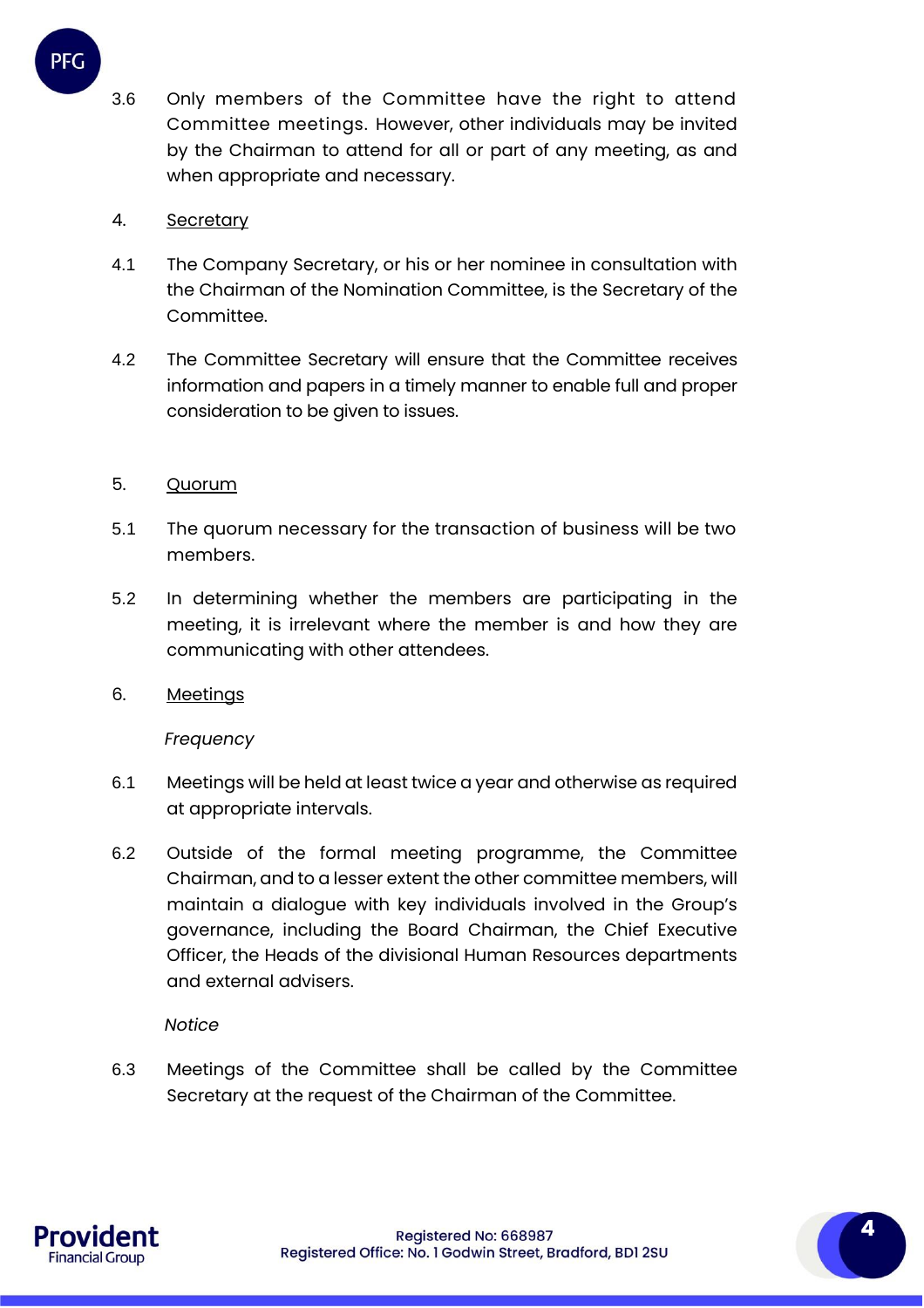6.4 Unless otherwise agreed, notice of each meeting confirming the venue, time and date together with an agenda of items to be discussed and the relevant supporting papers, shall be made available to each member of the Committee and any other person required to attend, as soon as reasonably practical and by five working days before the date of the meeting.

## *Voting and conflicts*

PFG

- 6.5 The members of the Committee, at the beginning of the meeting, shall declare the existence of any conflicts arising and the Committee Secretary shall minute them accordingly.
- 6.6 Although normally decisions are reached on a consensus, in the event of a disagreement, decisions on any matter are made by the majority, with the Chairman of the Committee having the casting vote in the event of a tie. A Committee member who remains opposed to a proposal after a vote is taken, can ask for his or her dissent to be noted in the minutes.

#### *Minutes*

- 6.7 The Committee Secretary shall minute the proceedings and decisions of all meetings of the Committee, including recording the names of those present and in attendance.
- 6.8 Draft minutes of Committee meetings shall be agreed with the Committee.
- 6.9 Once finalised, minutes will be made available to all members of the Board, unless it would be inappropriate to do so in the opinion of the Committee Chairman.
- 6.10 Final signed copies of the minutes of the meetings of the Committee should be maintained for the company's records, in hard and soft copy where possible.

#### 7. Engagement with Shareholders

- 7.1 The Chairman of the Committee should attend the annual general meeting to answer any shareholder questions on the Committee's activities
- 7.2 In addition, the Chairman of the Committee should seek engagement with

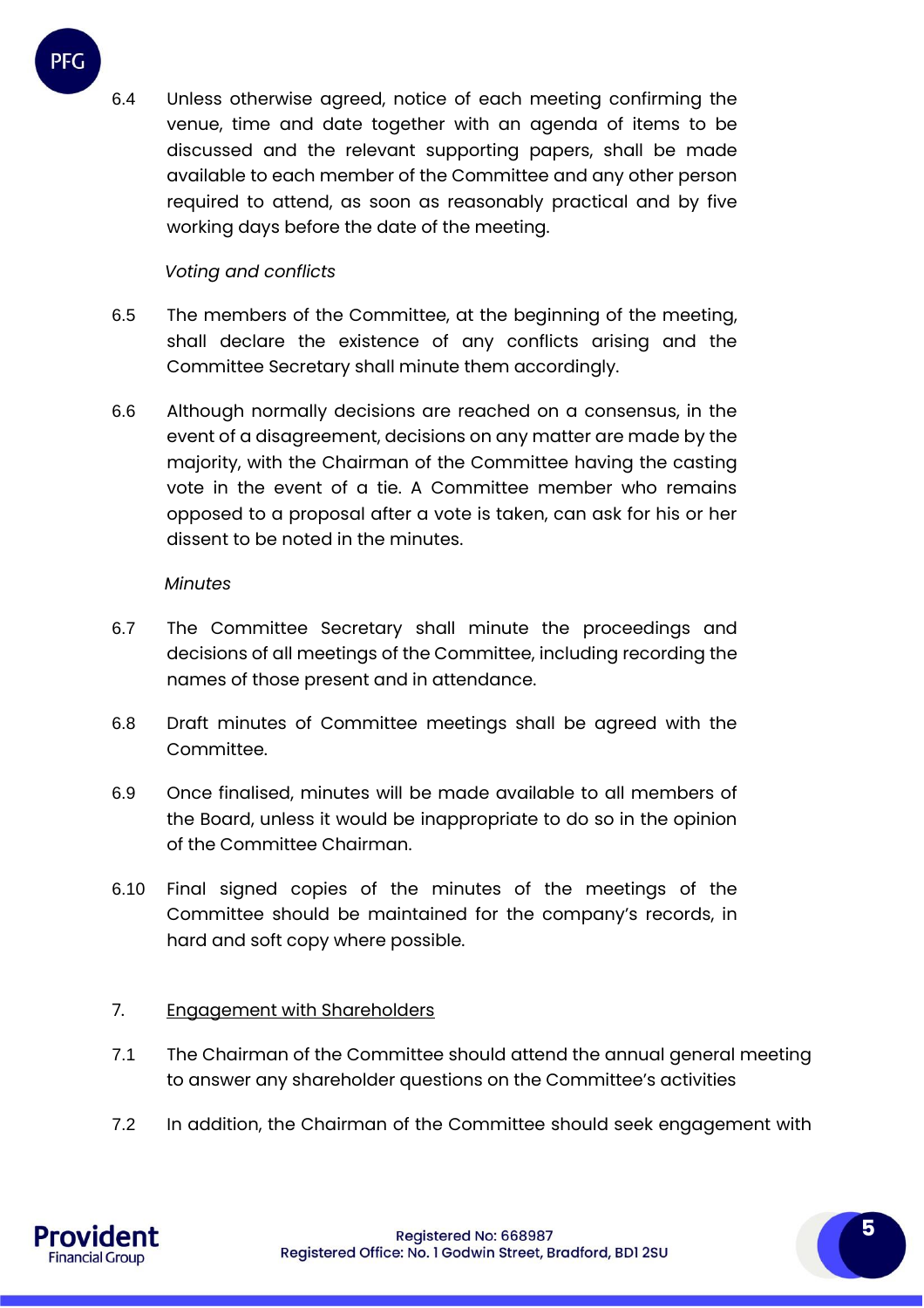shareholders on significant matters related to the Committee's areas of responsibility, as and when required.

8. Duties

PFC

- 8.1 The Committee should carry out the duties detailed below for the parent Company, subsidiary undertakings and the Group as appropriate.
- 8.2 The Committee shall:
- 8.2.1 periodically review the Directors' skills matrix to ensure it reflects the skills that the Group requires from its Directors;
- 8.2.2 regularly review the structure, size and composition (including the skills, knowledge, length of service, experience and diversity) of the Board and committees and make recommendations to the Board with regard to any changes, taking into account, where appropriate, the Group's strategic priorities, matters affecting the Group and the board evaluation findings;
- 8.2.3 ensure plans are in place for orderly succession to the Board and senior management positions to maintain an appropriate balance of skills and experience within the Group and on the Board, and oversee the development of a diverse pipeline for succession, taking into account the challenges and opportunities facing the Group, and the skills and expertise needed on the Board and in senior management in the future;
- 8.2.4 review and determine any changes needed to the succession planning process if periodic assessment indicates the desired outcomes have not been achieved;
- 8.2.5 formulate plans for succession for both executive and non-executive directors and in particular, for the key roles of Chairman and Chief Executive Officer;
- 8.2.6 <sup>†</sup> oversee the adoption of internal policies and procedures on the assessment of the suitability of anyone performing senior management functions under the Prudential Regulation Authority (PRA) Senior Managers & Certification Regime;
- 8.2.7 keep under review the leadership needs of the Group, both executive and non-executive, with a view to ensuring the continued ability of the Group to compete effectively in the marketplace;
- 8.2.8 keep up to date and fully informed about strategic issues and commercial changes affecting the Group and the market in which it operates;
- 8.2.9 ensure workforce policies and practices, which fall in the scope of the Committee, are consistent with the Group's values and support long term

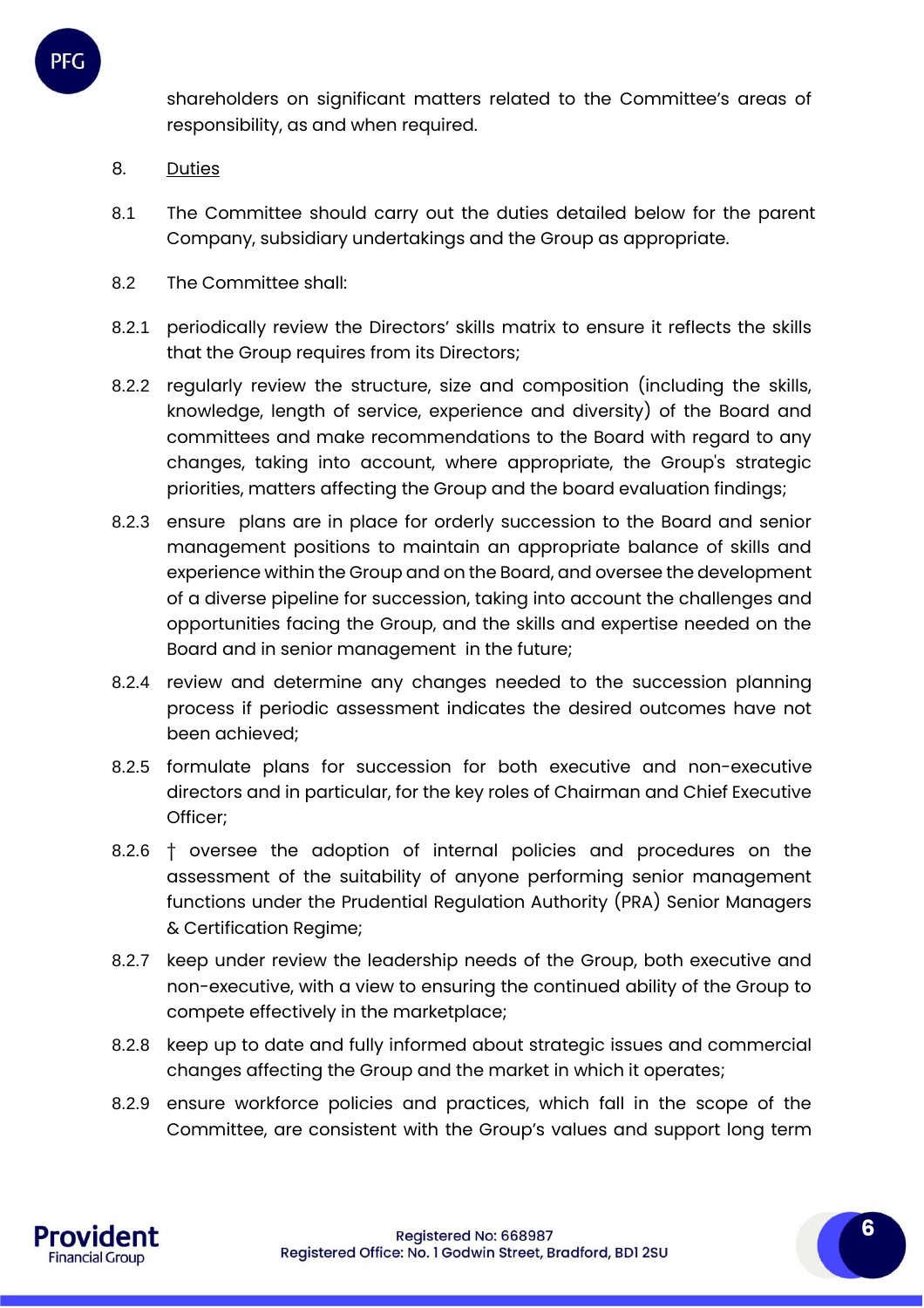- 8.2.10 be responsible for identifying and nominating for the approval of the Board, candidates to fill board vacancies as and when they arise;
- 8.2.11 review and approve a policy promoting diversity on the Board and agree a target for the representation of the underrepresented groups on the Board, including actions on how to increase representation in order to meet that target on the Board;
- 8.2.12 review and approve the Group's equality and diversity policy applicable and the diversity action plans which relate to senior management and the wider workforce and recommend changes as required;
- 8.2.13 Before any appointment is made by the Board, evaluate the balance of skills, knowledge, experience and diversity on the board and, in the light of this evaluation, prepare a description of the role and capabilities required for a particular appointment and the time commitment expected. In identifying suitable candidates the committee shall:
	- 8.2.12.1 use open advertising or the services of external advisers to facilitate the search;
	- 8.2.12.2 consider candidates from a wide range of backgrounds;
	- 8.2.12.3 ensure a rigorous, formal and transparent process of appointment is followed; and
	- 8.2.12.4 consider candidates on merit and against objective criteria, having due regard to the benefits of diversity on the board and taking care that appointees have enough time available to devote to the position;
- 8.2.14 for the appointment of the Chairman of the Board, the Committee should prepare a job specification, including the time commitment expected. A proposed chairman's other significant commitments should be disclosed to the Board before appointment and any changes to the Chairman's commitments should be reported to the Board as they arise;
- 8.2.15 prior to the appointment of a director, other significant time commitments should be disclosed and, in line with the Board's policy on conflicts of interest, the proposed appointee should be required to disclose any other business interests that may result in a conflict of interest and be required to report any future business interests that could result in a conflict of interest as prior approval from the Board will be required;
- 8.2.16 ensure that on appointment to the Board, non-executive directors receive a formal letter of appointment setting out clearly what is expected of them in terms of time commitment, committee service and involvement outside

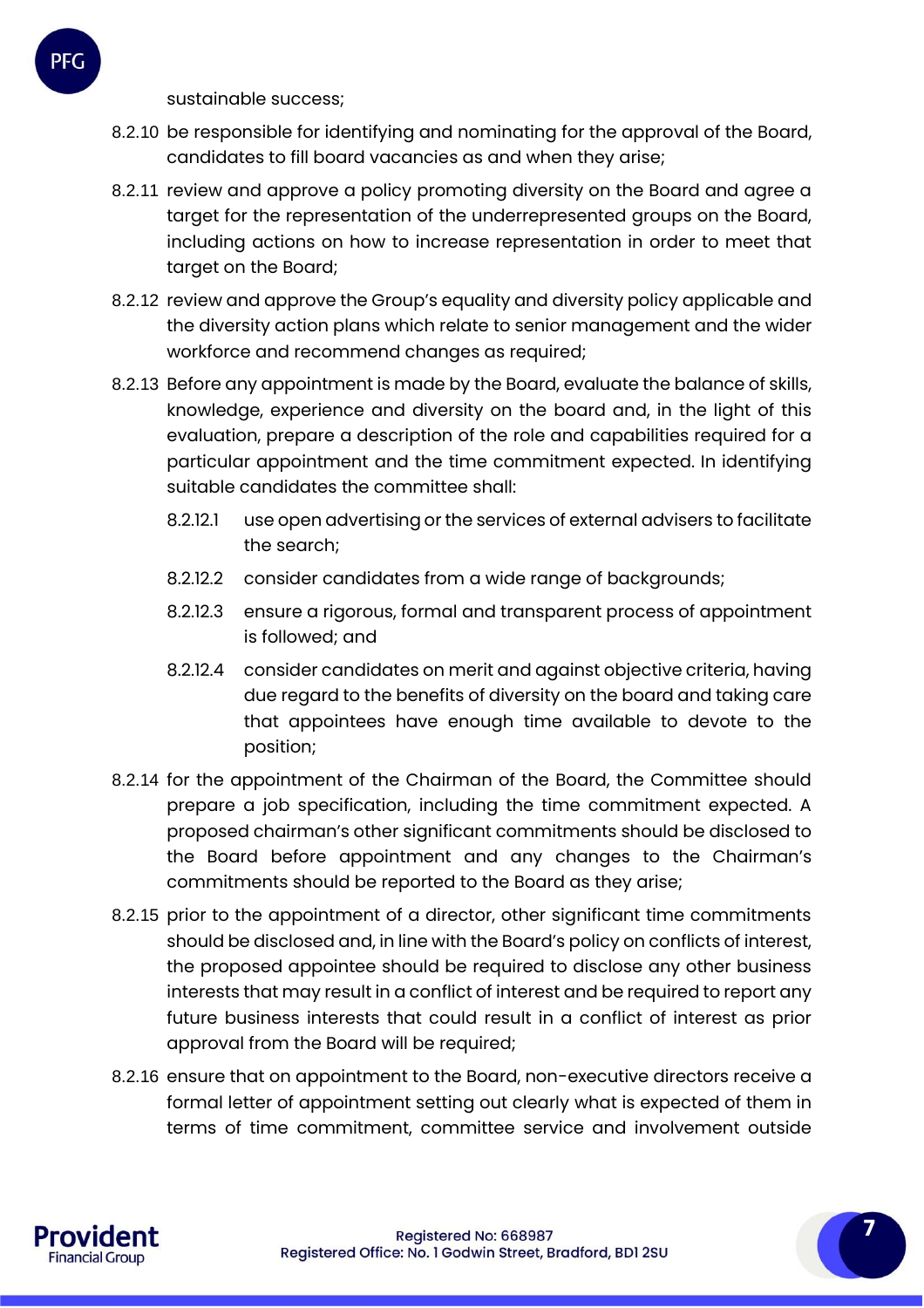Board meetings;

- 8.2.17 where requested by the Chairman of the Board, assist with the implementation of an annual evaluation process to assess the overall and individual performance and effectiveness of the Board and its committees;
- 8.2.18 review the results of the board performance evaluation process that relate to the composition of the Board and succession planning, or those which relate to the Committee itself;
- 8.2.19 ensure that the Senior Independent Director leads the Directors in evaluating the Chairman;
- 8.2.20 review annually the time required from non-executive directors, including the Chairman. Performance evaluation should be used to assess whether the non-executive directors are spending enough time to fulfil their duties; and
- 8.2.21 work and liaise as necessary with all other Board committees.
- 8.3 The Committee shall also make recommendations to the Board concerning:
- 8.3.1 suitable candidates as new directors and, where deemed appropriate by the Committee or requested by the Board, succession and succession planning processes for existing directors;
- 8.3.2 suitable candidates for the role of Senior Independent Director;
- 8.3.3 membership of the Audit, Risk, Remuneration and \*Customer, Culture and Ethics committees, and any other Board committees as appropriate, in consultation with the chairman of those committees
- 8.3.4 the re-appointment of any non-executive director at the conclusion of their specified term of office, having given due regard to their independence, performance and ability to continue to contribute to the Board in the light of knowledge, skills and experience required;
- 8.3.5 \* the re-election by shareholders of directors under the annual re-election provisions of the Code or the retirement by rotation provisions in the Company's articles of association, having due regard to their performance and ability to continue to contribute to the Board in the light of the knowledge, skills, length of service and experience required and the need for progressive refreshing of the Board (particularly in relation to directors being re-elected for a term beyond six years), taking into account the length of service of individual directors, the Chairman and the Board as a whole;
- 8.3.6 the evaluation of the independence of each non-executive director on an annual basis using the principles outlined in the Code;

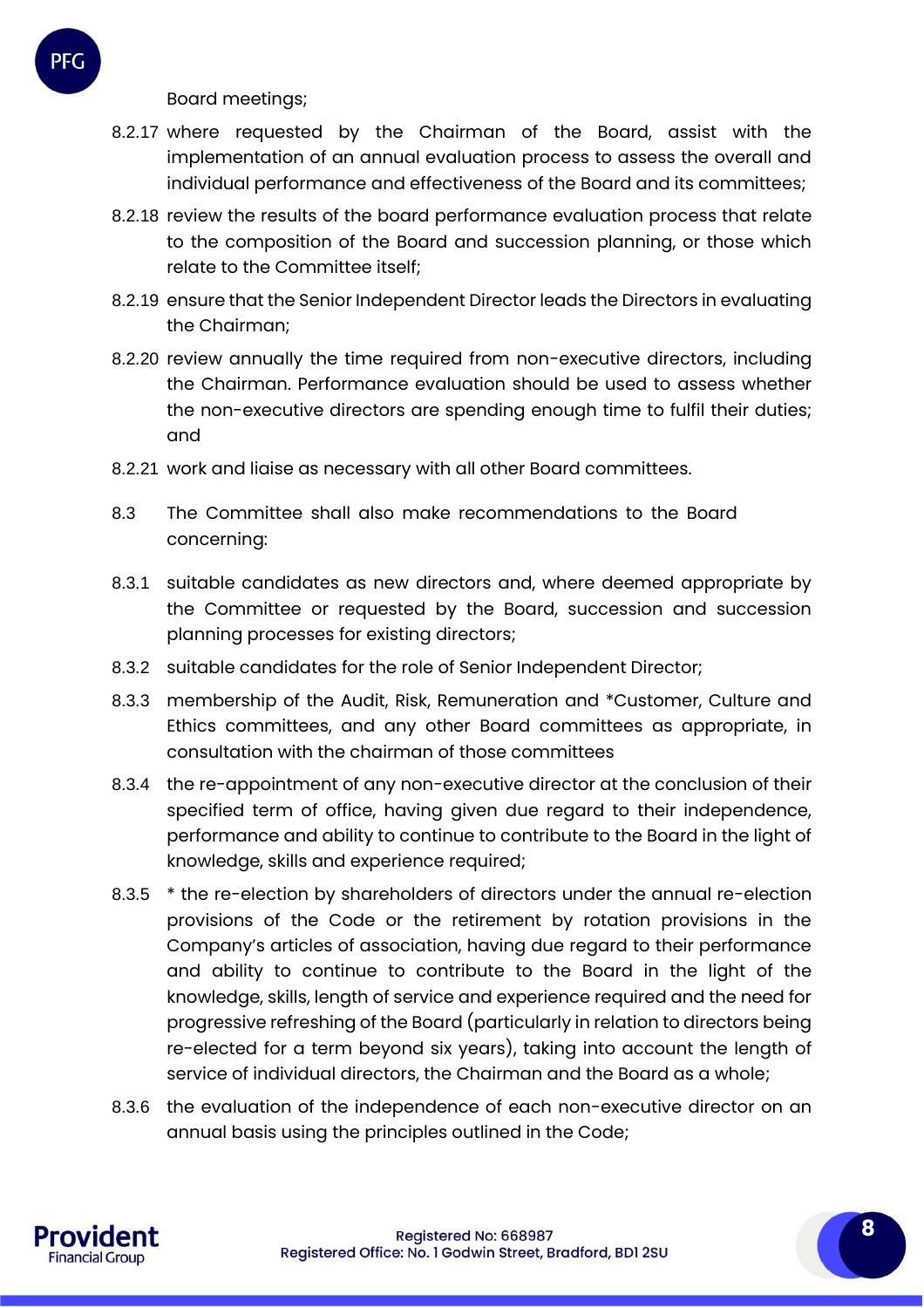- 8.3.7 any matters relating to the continuation in office of any director at any time, including the suspension or termination of service of an executive director as an employee of the Group, subject to the provisions of the law and their service contract; and
- 8.3.8 the appointment of any director to executive or other office.
- 9. Reporting responsibilities
- 9.1 The Committee Chairman shall formally report to the Board on its proceedings after each meeting on all matters within its duties and responsibilities and shall also formally report to the Board on how it has discharged its responsibilities. The report shall include any other issues on which the Board has requested the Committee's opinion.
- 9.2 The Committee shall make whatever recommendations to the Board it deems appropriate on any area within its remit where action or improvement is needed.
- 9.3 The Committee shall produce a report to be included in the Company's annual report and financial statements about:
	- 9.3.1 its activities;
	- 9.3.2 the process used to make appointments, its approach to succession planning and how both support the development of a diverse pipeline; and
	- 9.3.3 how external advice or open advertising has not been used. Where an external search agency has been used, it shall be identified in the annual report and a statement made as to whether it has any connection with the Group.
- 9.4 The report referred to in 9.3 above should include a statement of the Board's policy on diversity and inclusion, including gender balance in the senior management team and their direct reports, any measurable objectives that it has set for implementing the policy, and progress on achieving the objectives.
- 10. Other matters

The Committee shall:

10.1 have access to sufficient resources in order to carry out its duties, including



**9**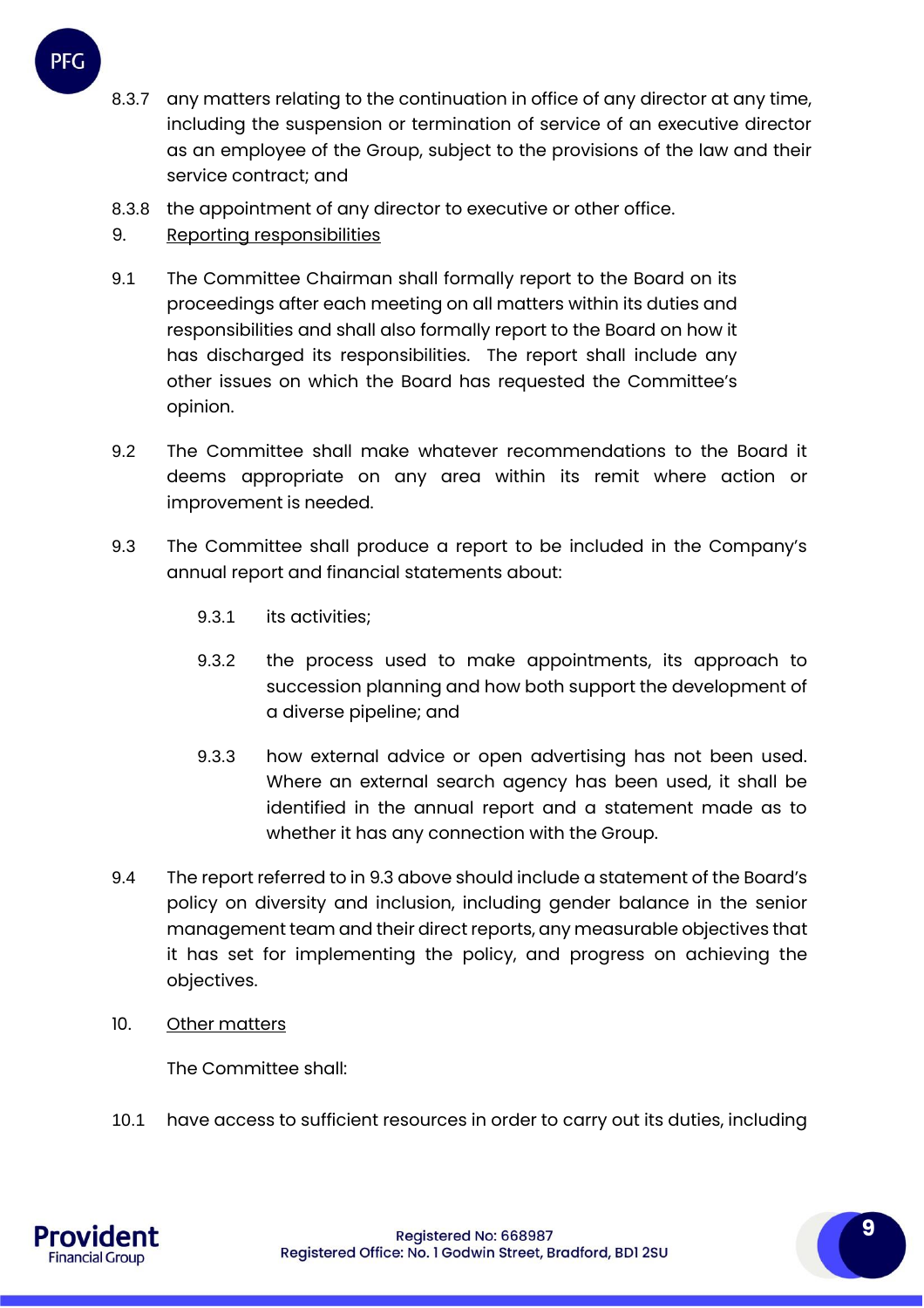access to the Company Secretariat, HR and independent control functions for advice and assistance as required;

- 10.2 be provided with appropriate and timely training, both in the form of an induction programme for new members and on an ongoing basis for all members;
- 10.3 give due consideration to all relevant laws and regulations, in particular, the directors' duties contained in the Companies Act 2006, the provisions of the Code and published guidance, the requirements of the Financial Conduct Authority's Listing Rules, Prospectus Rules and Disclosure Guidance and Transparency Rules sourcebook, the Prudential Regulation Authority and the Financial Conduct Authority's Senior Managers and Certification Regime and any other applicable rules, as appropriate;
- 10.4 oversee any investigation of activities which are within this terms of reference;
- 10.5 work and liaise as necessary with all other Board commit**t**ees; and
- 10.6 arrange for periodic reviews of its own performance and, at least annually, review its constitution and terms of reference to ensure it is operating at maximum effectiveness and recommend any changes it considers necessary to the Board.
- 11. Authority

PFC

- 11.1 The Committee is a committee of the Board from which it derives its authority and to which it regularly reports;
- 11.2 The Committee has delegated authority from the Board in respect of the functions and powers set out in these Terms of Reference. The Committee may sub-delegate any or all of its powers and authority as it sees fit, including, without limitation the establishment of sub-committees to analyse particular issues or themes and to report back to the Committee;
- 11.3 The Committee is concerned with the business of the whole Group and accordingly its authority extends to all relevant matters relating to PF PLC and its subsidiaries; and
- 11.4 The Committee Chair is authorised to request remedial action be taken in relation to any matter, within the Committee's Terms of Reference, which the Committee Chair considers has not been addressed promptly or sufficiently.